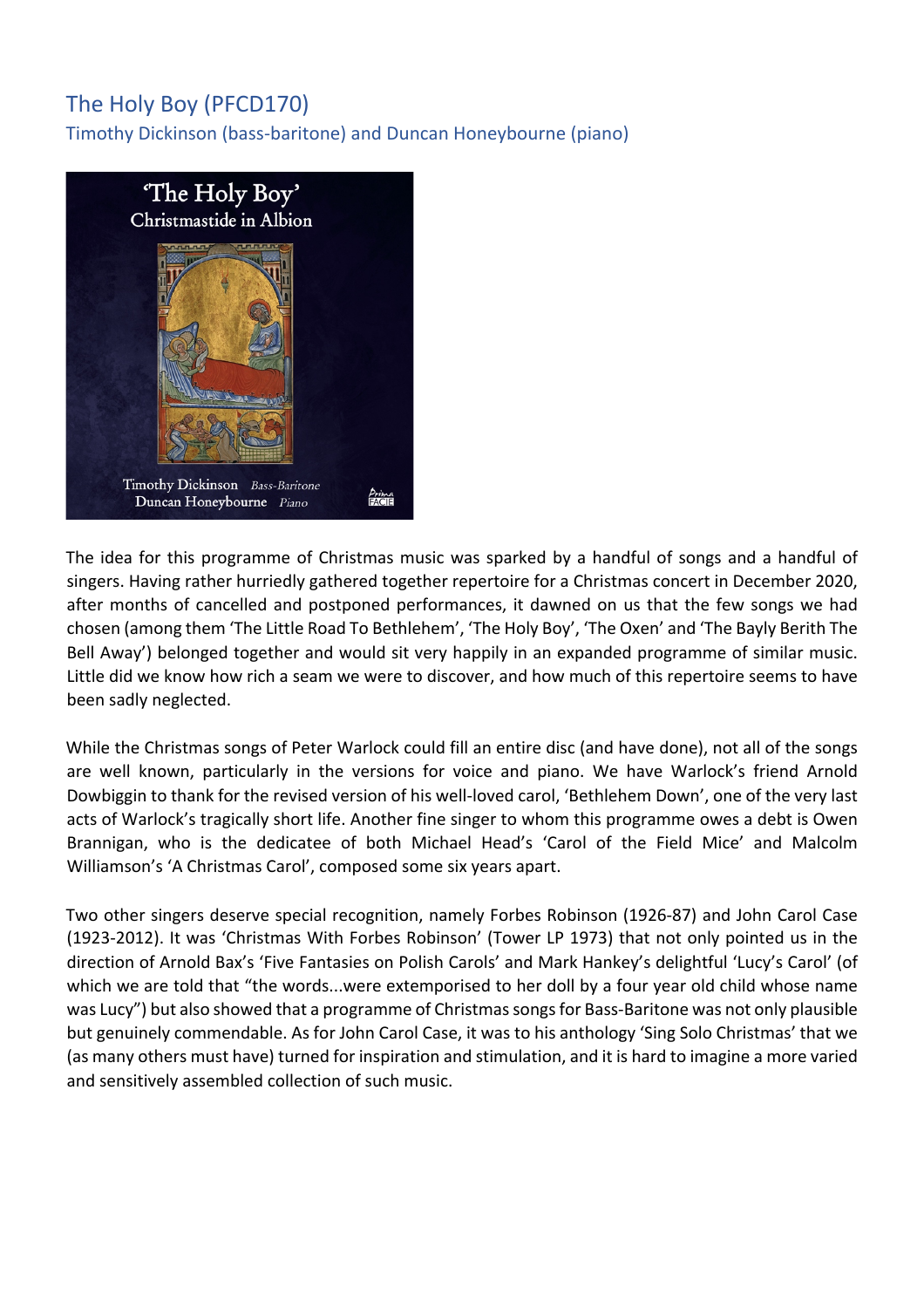## **Track Listings**

- 01. The Little Road To Bethlehem Michael Head
- 02. Carol Of The Skiddaw Yowes Ivor Gurney
- 03. The Monkey's Carol Charles Stanford
- 04. Chrissesmas Day In The Morning Gustav Holst
- 05. The Bayly Berith The Bell Away Peter Warlock
- 06. Bethlehem Down Peter Warlock
- 07. From Five Fantasies On Polish Christmas Carols I. God Is Born Arnold Bax
- 08. From Five Fantasies On Polish Christmas Carols ii. Lullay, Dear Jesus Arnold Bax
- 09. From Five Fantasies On Polish Christmas Carols iii. Merrily To Bethlehem Arnold Bax
- 10. O Dame Get Up And Bake Your Pies (Variations on a North Country Christmas Carol) Arnold Bax
- 11. The Oxen (from Hodie) Ralph Vaughan Williams
- 12. Balulalow Peter Warlock
- 13. Tyrley, Tyrlow Peter Warlock
- 14. The Frostbound Wood Peter Warlock
- 15. Corpus Christie Carol (from A Boy Was Born) Benjamin Britten
- 16. The Sussex Mummers Christmas Carol Percy Grainger
- 17. A Christmas Carol Malcolm Williamson
- 18. Lucy's Carol Mark Hankey
- 19. The Carol Of The Field Mice Michael Head
- 20. Noel H. Balfour Gardiner
- 21. Make We Merry Norman Fultono
- 22. The Holy Boy John Ireland

Total time: 65:49

We are immensely grateful to The Peter Warlock Society for their generous support.

This recording is dedicated to the memory of Birgitta Honeybourne, 1939-2021.

Recorded and Produced by Steve Plews on 9th May 2021 at Holy Trinity Church, Hereford. Edited and Mastered by Phil Hardman.

Web: https://primafacie.ascrecords.com/holy\_boy.html